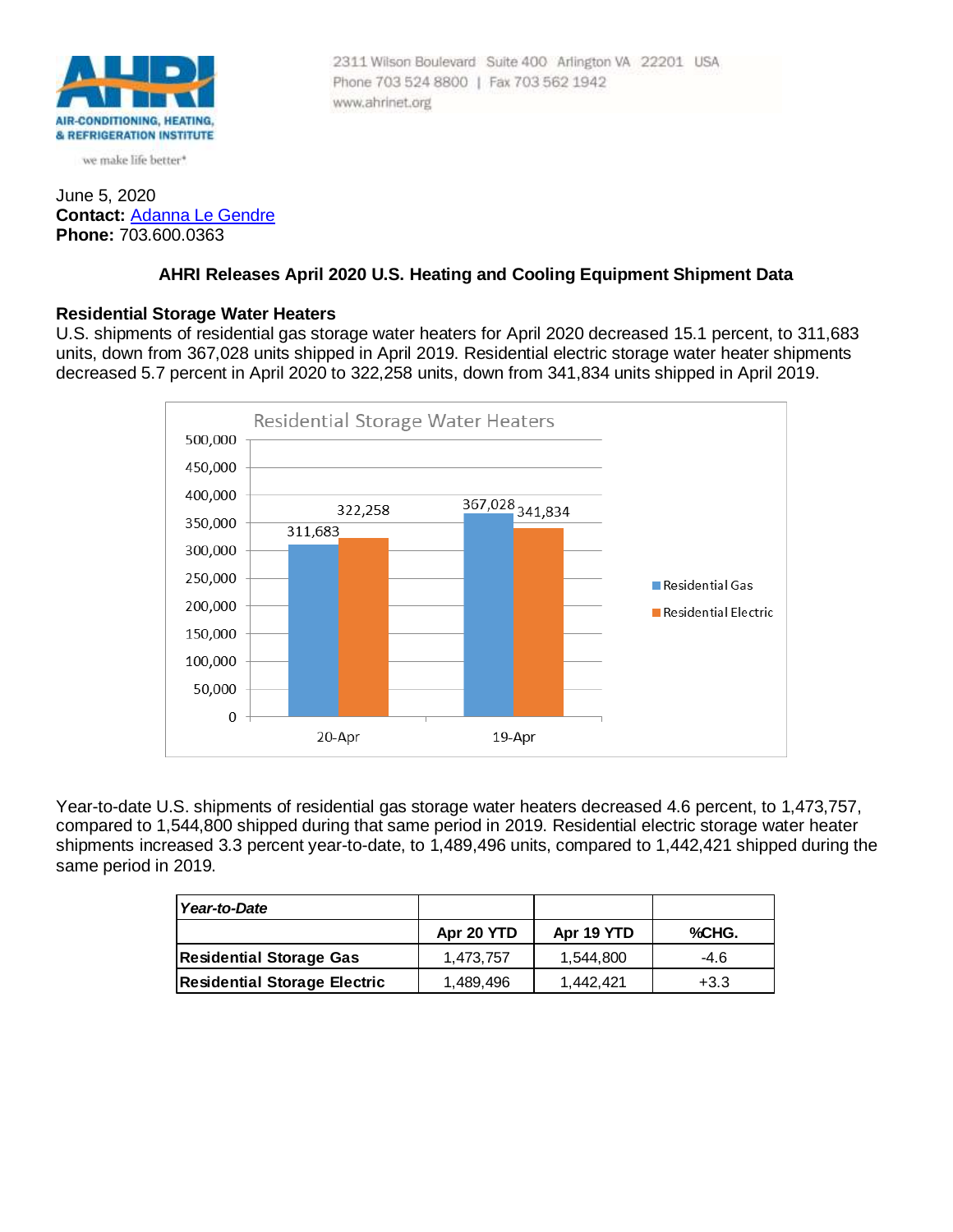### **Commercial Storage Water Heaters**

Commercial gas storage water heater shipments decreased 21 percent in April 2020, to 5,849 units, down from 7,404 units shipped in April 2019. Commercial electric storage water heater shipments decreased 26.2 percent in April 2020, to 9,888 units, down from 13,395 units shipped in April 2019.



Year-to-date U.S. shipments of commercial gas storage water heaters decreased 8 percent, to 28,703 units, compared with 31,183 units shipped during the same period in 2019. Year-to-date commercial electric storage water heater shipments decreased 3.5 percent, to 49,253 units, down from 51,022 units shipped during the same period in 2019.

| Year-to-Date                  |            |            |        |
|-------------------------------|------------|------------|--------|
|                               | Apr 20 YTD | Apr 19 YTD | %CHG.  |
| <b>Commercial Storage Gas</b> | 28,703     | 31.183     | -8.0   |
| Commercial Storage Electric   | 49.253     | 51.022     | $-3.5$ |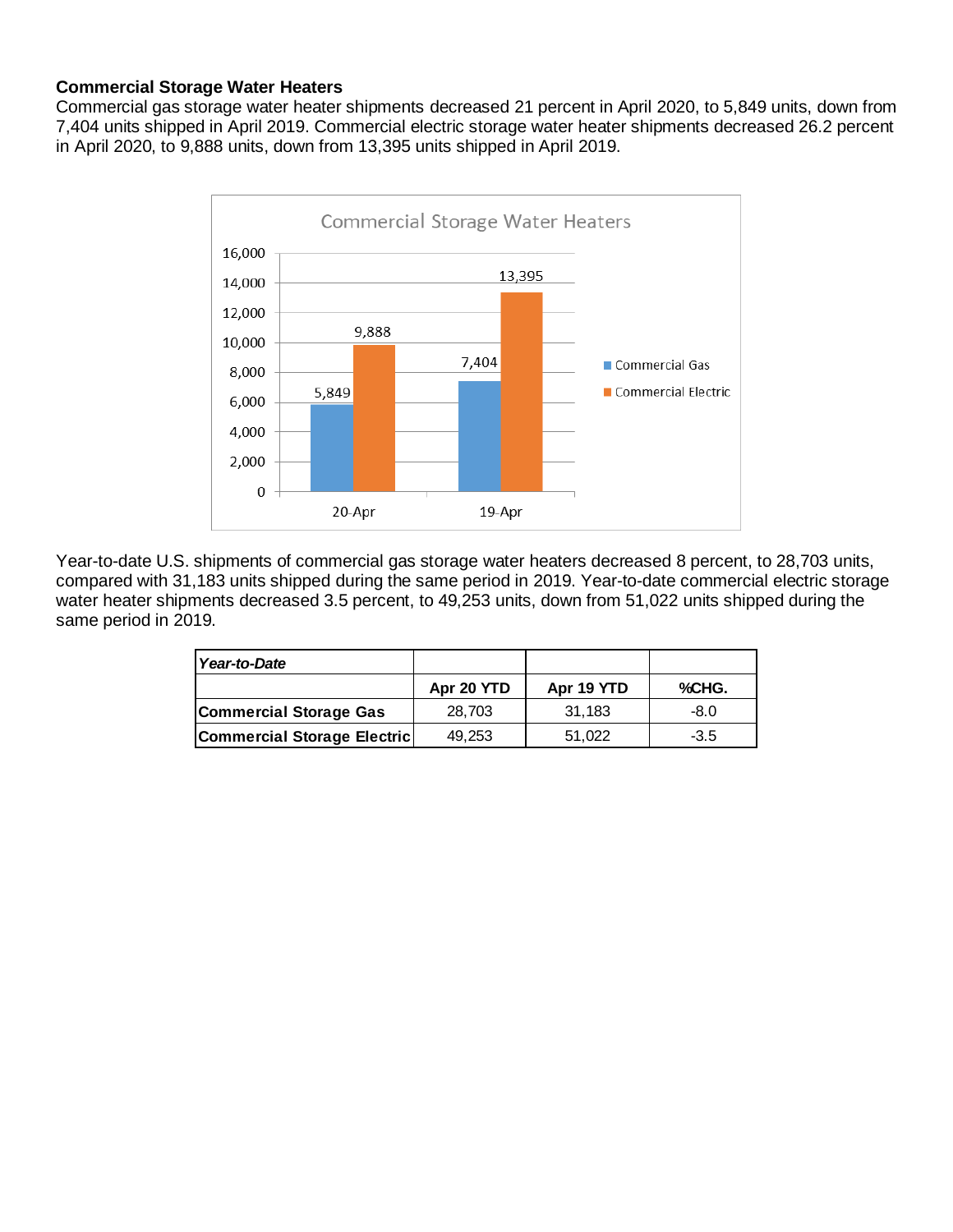#### **Warm Air Furnaces**

U.S. shipments of gas warm air furnaces for April 2020 decreased 42.5 percent, to 156,483 units, down from 272,138 units shipped in April 2019. Oil warm air furnace shipments decreased 66.8 percent, to 905 units in April 2020, down from 2,725 units shipped in April 2019.



Year-to-date U.S. shipments of gas warm air furnaces decreased 24.6 percent, to 831,733 units, compared with 1,103,145 units shipped during the same period in 2019. Year-to-date U.S. shipments of oil warm air furnaces decreased 33.3 percent, to 7,697 units, compared with 11,542 units shipped during the same period in 2019.

| Year-to-Date                 |            |            |         |
|------------------------------|------------|------------|---------|
|                              | Apr 20 YTD | Apr 19 YTD | %CHG.   |
| <b>Gas Warm Air Furnaces</b> | 831,733    | 1.103.145  | $-24.6$ |
| Oil Warm Air Furnaces        | 7.697      | 11.542     | $-33.3$ |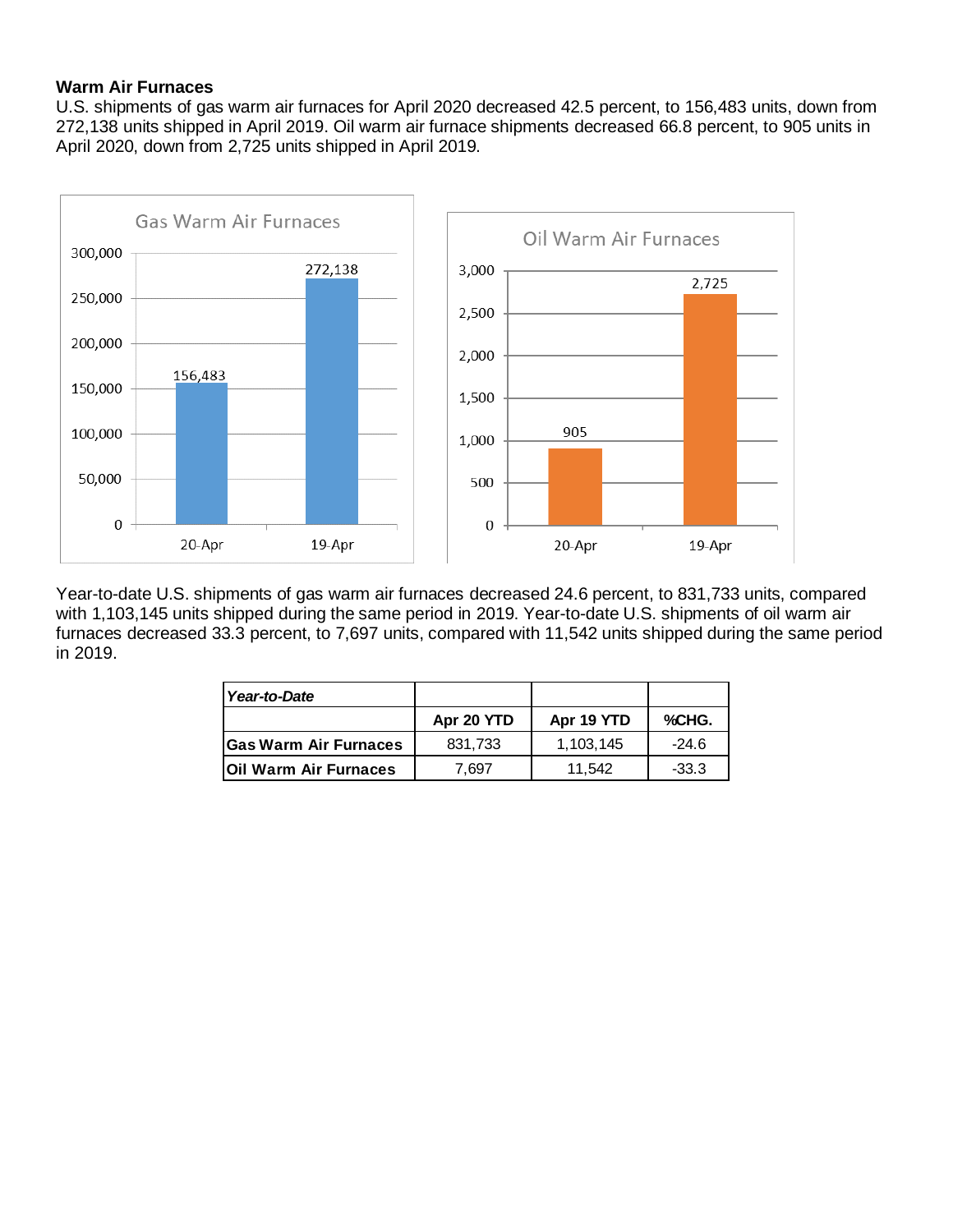#### **Central Air Conditioners and Air-Source Heat Pumps**

U.S. shipments of central air conditioners and air-source heat pumps totaled 634,036 units in April 2020, down 14.7 percent from 743,068 units shipped in April 2019. U.S. shipments of air conditioners decreased 18.6 percent, to 398,040 units, down from 488,907 units shipped in April 2019. U.S. shipments of air-source heat pumps decreased 7.1 percent, to 235,996 units, down from 254,161 units shipped in April 2019.



Year-to-date combined shipments of central air conditioners and air-source heat pumps decreased 0.7 percent, to 2,585,007, down from 2,604,077 units shipped during the same period in 2019. Year-to-date shipments of central air conditioners decreased 1.5 percent, to 1,579,040 units, down from 1,602,941 units shipped during the same period in 2019. The year-to-date total for heat pump shipments increased 0.5 percent, to 1,005,967, up from 1,001,136 units shipped during the same period in 2019.

| Year-to-Date                                            |            |            |        |
|---------------------------------------------------------|------------|------------|--------|
|                                                         | Apr 20 YTD | Apr 19 YTD | %CHG.  |
| <b>Air Conditioners &amp; Heat Pumps Combined Total</b> | 2,585,007  | 2,604,077  | $-0.7$ |
| <b>Air Conditioners Only</b>                            | 1.579.040  | 1.602.941  | $-1.5$ |
| <b>Heat Pumps Only</b>                                  | 1,005,967  | 1,001,136  | $+0.5$ |